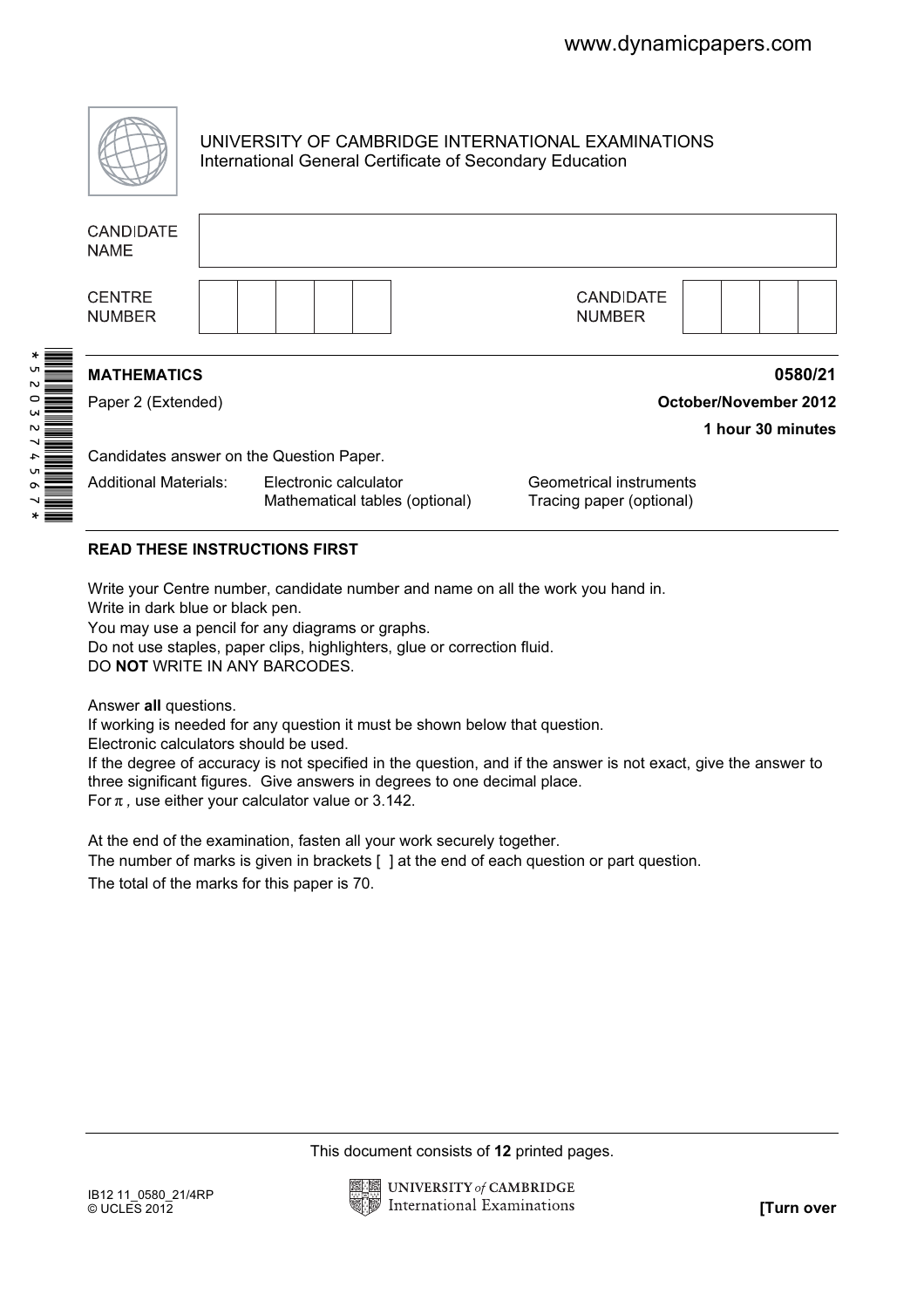For Examiner's  $U$ se

2

1 On a mountain, the temperature decreases by 6.5 °C for every 1000 metres increase in height. At 2000 metres the temperature is 10 °C. Find the temperature at 6000 metres.

 $Answer$   $\sim$   $\sim$  [2]

2 Use your calculator to find the value of

$$
\frac{8.1^2 + 6.2^2 - 4.3^2}{2 \times 8.1 \times 6.2}
$$

Answer [2]

3 (a) The diagram shows a cuboid.





 $Answer(b)$  [1]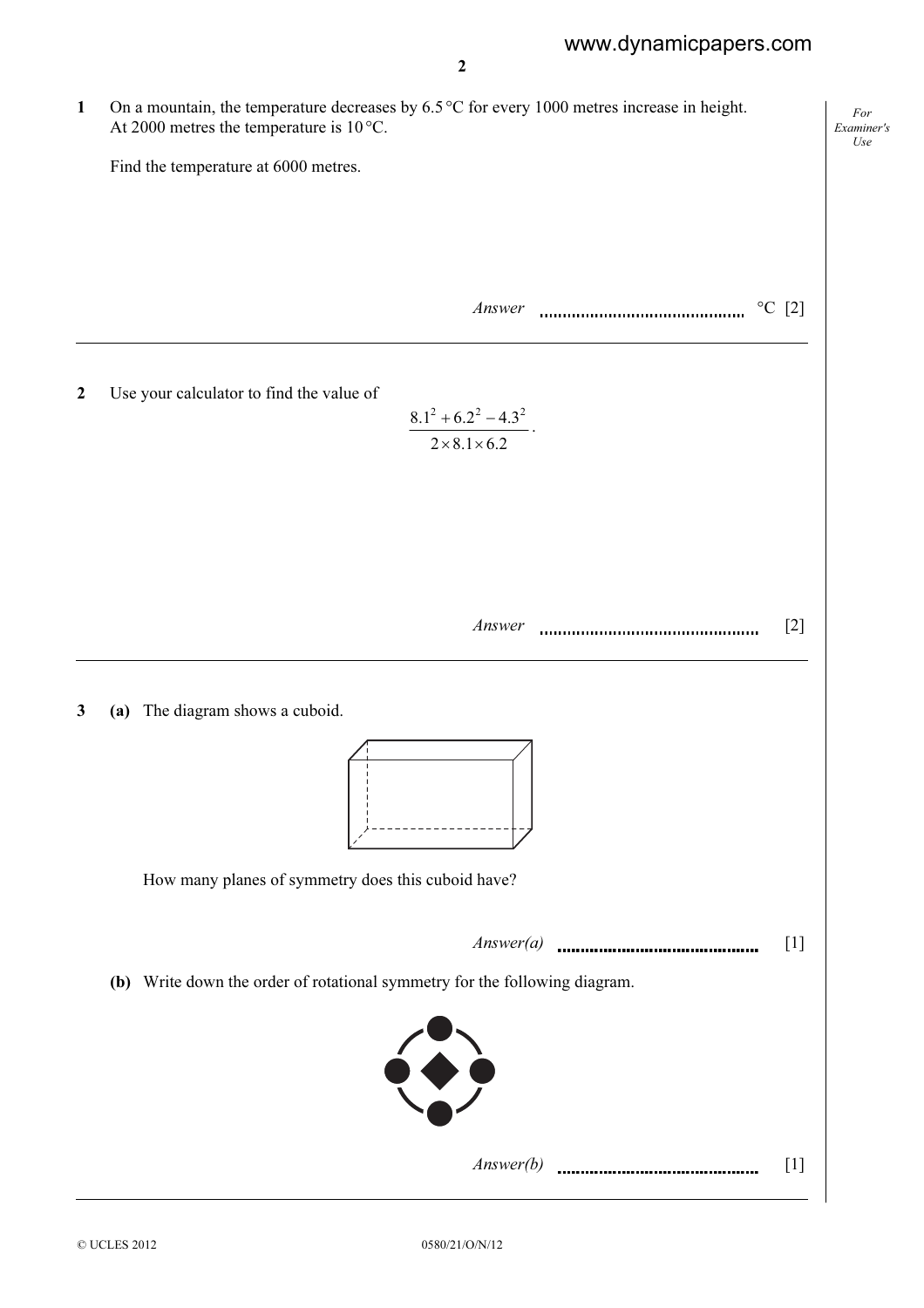4 Write down all your working to show that the following statement is correct.

$$
\frac{1+\frac{8}{9}}{2+\frac{1}{2}}=\frac{34}{45}
$$

Answer

[2]

For Examiner's Use

### 5 Simplify the expression.

$$
(a^{\frac{1}{2}} - b^{\frac{1}{2}})(a^{\frac{1}{2}} + b^{\frac{1}{2}})
$$

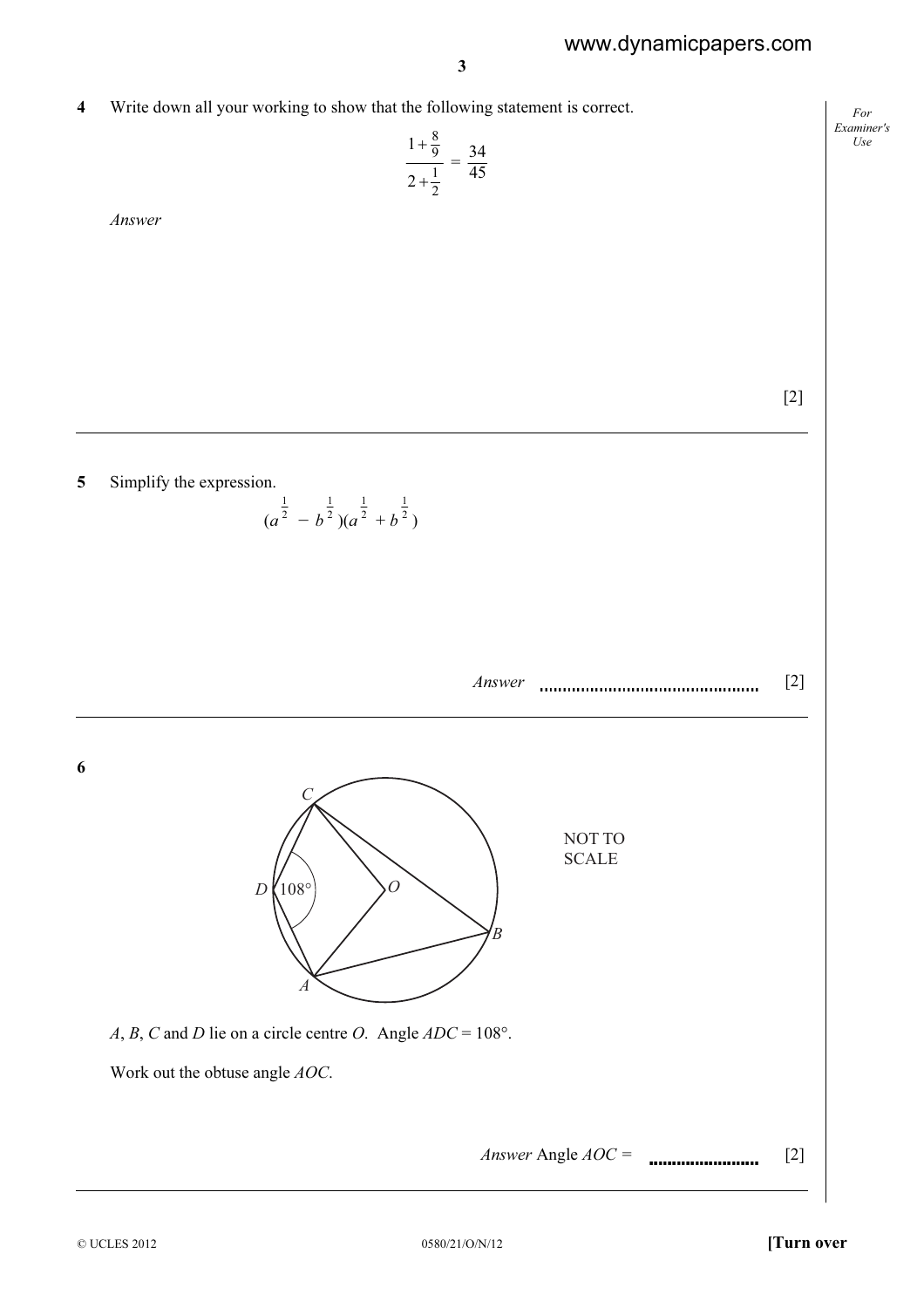For

Use

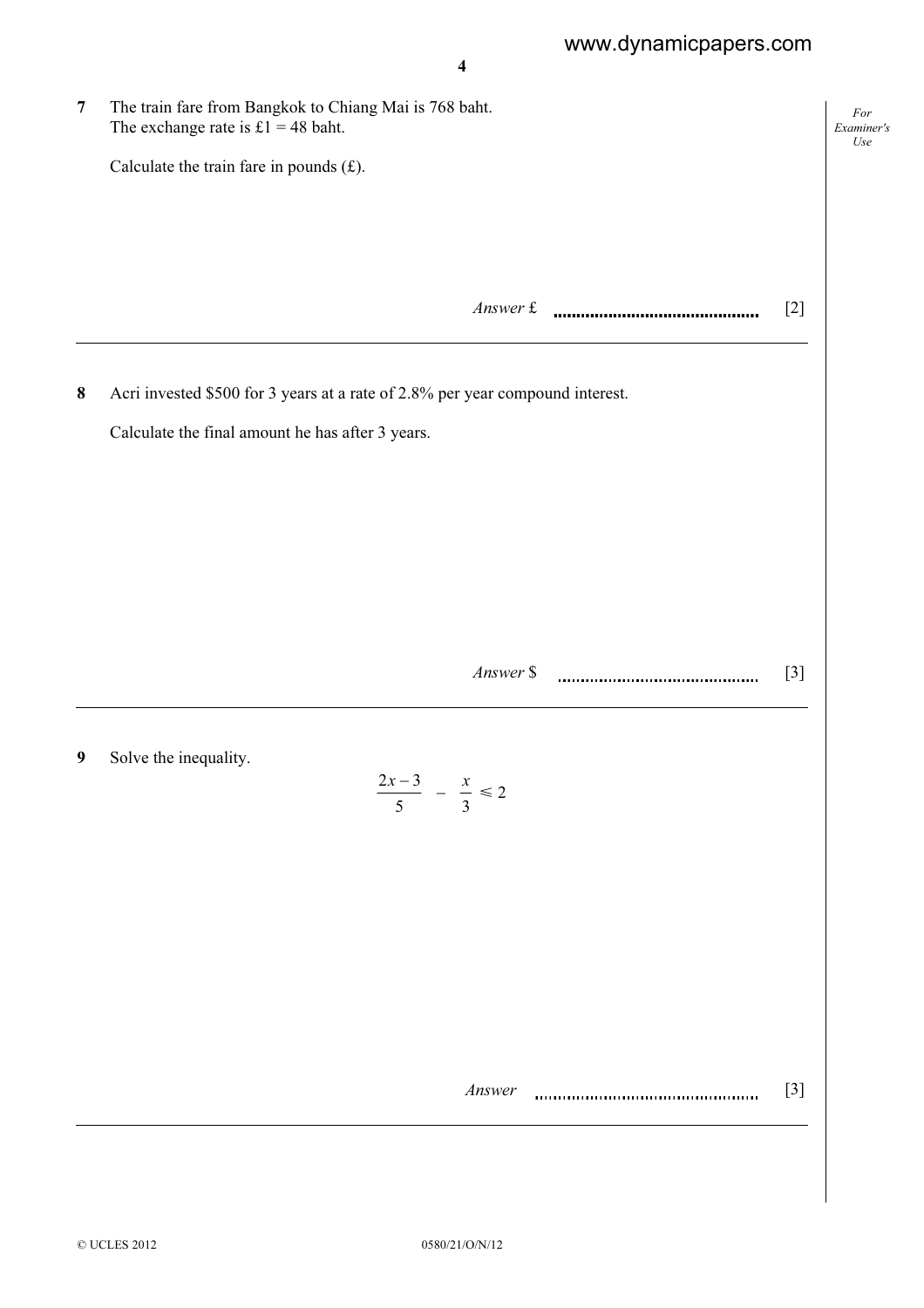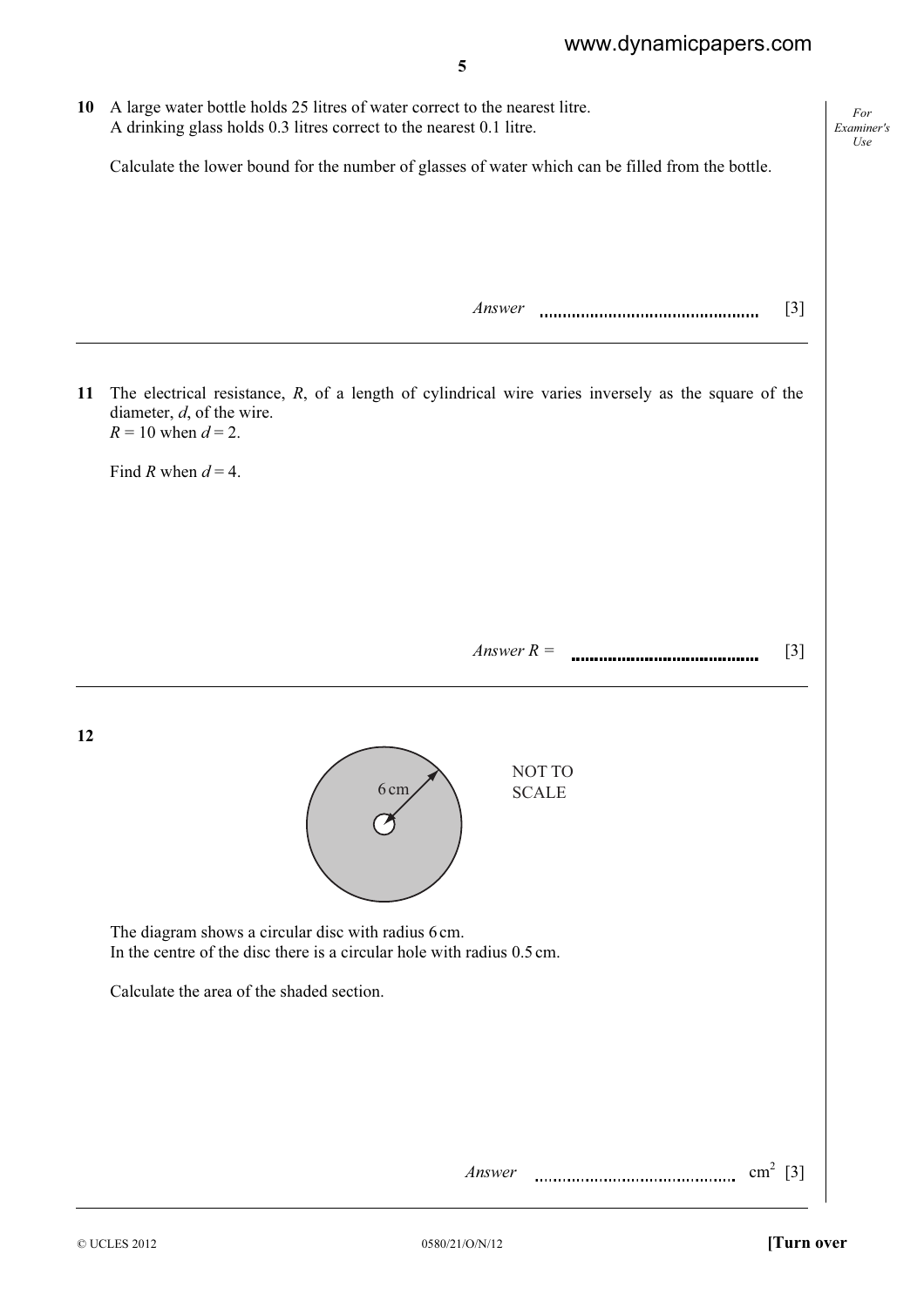For

Examiner's Use by a reflection in the line  $y = x$ . Answer  $\overline{\phantom{a}}$  $\overline{\phantom{a}}$  $\overline{\phantom{a}}$ J  $\backslash$  $\mathsf{I}$  $\mathbf{I}$  $\mathsf{I}$ l ſ [3] 14 *x*° *C*  $A \leftarrow \qquad \qquad \searrow B$  $4 \text{ cm}$   $\sim \sqrt{x^{\circ}}$   $\sim$   $4 \text{ cm}$  NOT TO SCALE ABC is a sector of a circle, radius 4 cm and centre C. The length of the arc *AB* is 8 cm and angle  $ACB = x^\circ$ . Calculate the value of  $x$ .

13 Find the matrix which represents the combined transformation of a reflection in the  $x$  axis **followed**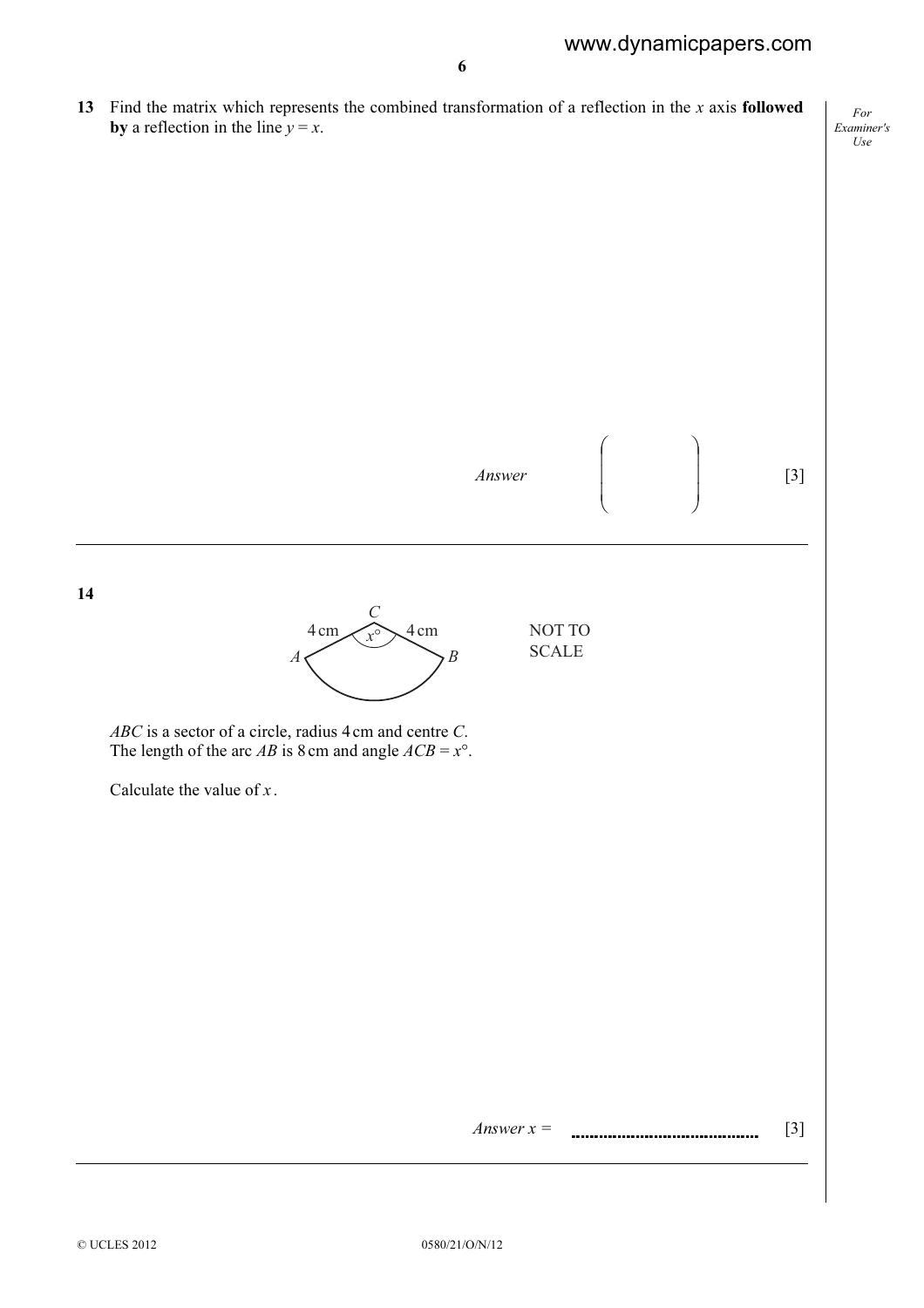

Answer  $x =$  [4]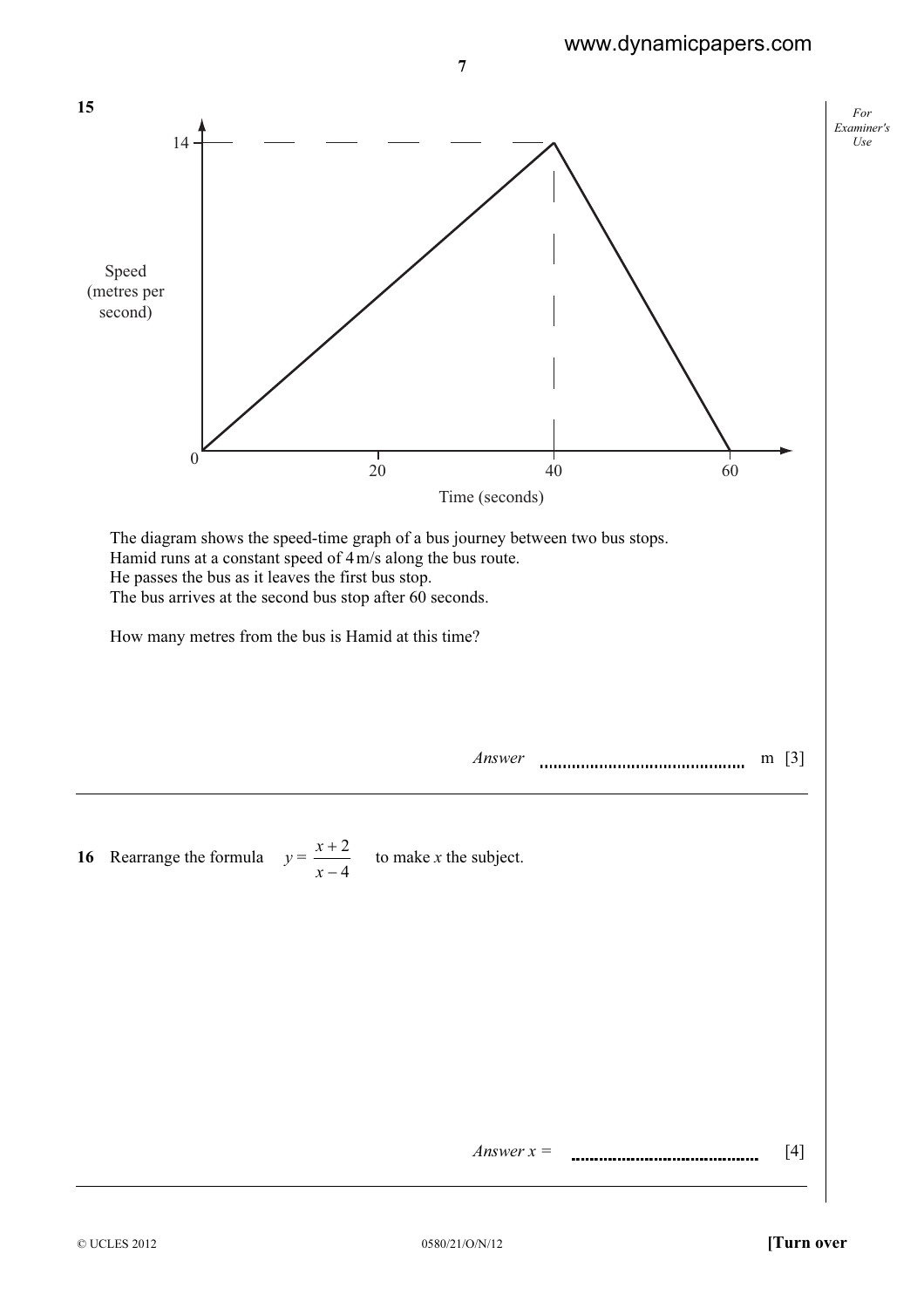# www.dynamicpapers.com

| 17                                                                             | $\cal For$<br>Examiner's |
|--------------------------------------------------------------------------------|--------------------------|
|                                                                                | Use                      |
|                                                                                |                          |
|                                                                                |                          |
|                                                                                |                          |
|                                                                                |                          |
|                                                                                |                          |
| $\boldsymbol{B}$<br>$\boldsymbol{A}$<br>$\cal C$                               |                          |
|                                                                                |                          |
|                                                                                |                          |
|                                                                                |                          |
|                                                                                |                          |
|                                                                                |                          |
|                                                                                |                          |
|                                                                                |                          |
| $AB$ is the diameter of a circle.<br>C is a point on AB such that $AC = 4$ cm. |                          |
| (a) Using a straight edge and compasses only, construct                        |                          |
| $[2]$<br>(i) the locus of points which are equidistant from $A$ and from $B$ , |                          |
| the locus of points which are $4 \text{ cm}$ from $C$ .<br>(ii)                |                          |
| (b) Shade the region in the diagram which is                                   |                          |
| nearer to $B$ than to $A$                                                      |                          |
| and<br>less than $4 \text{ cm}$ from $C$ .<br>$[1]$                            |                          |
|                                                                                |                          |

17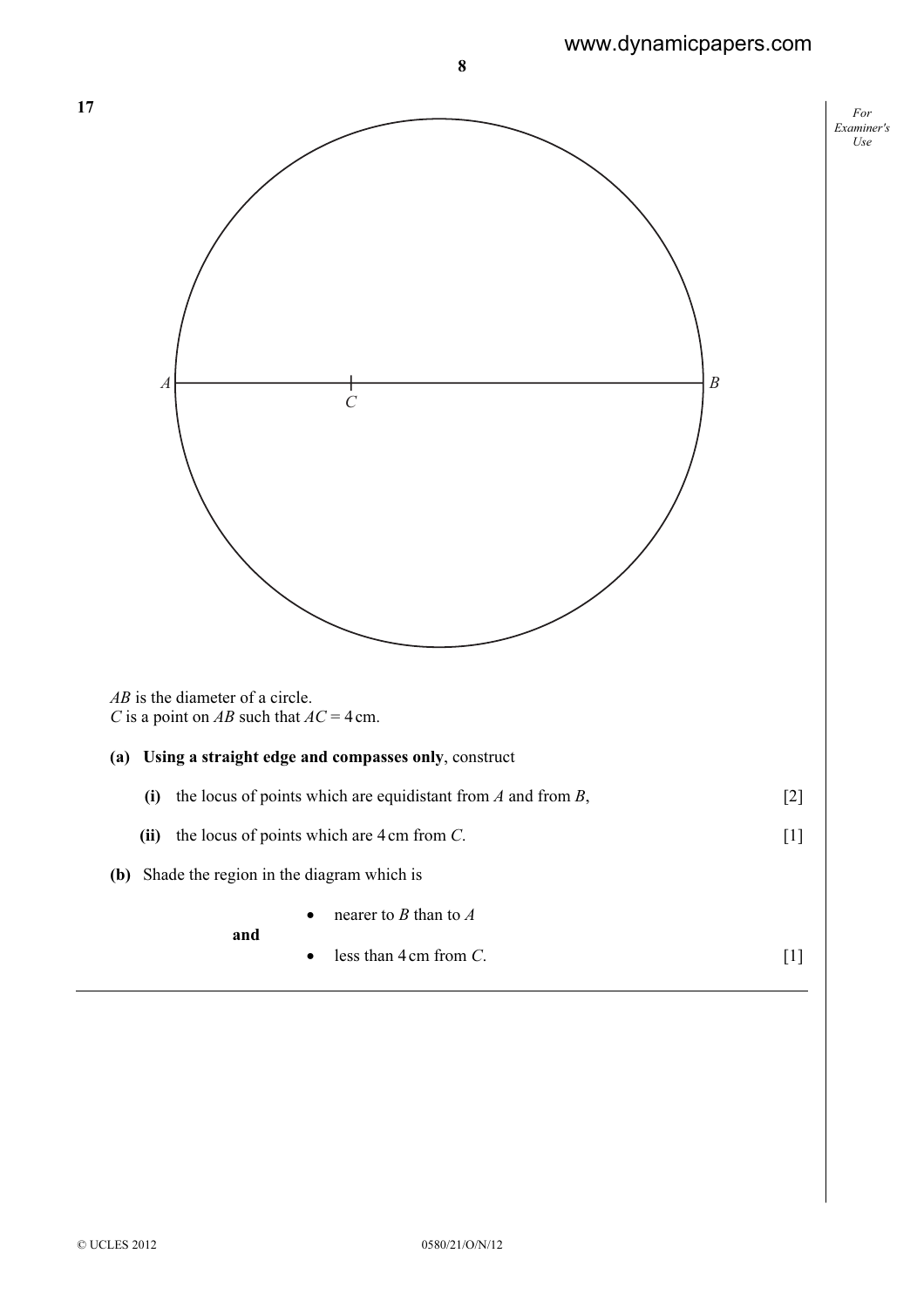| 8 Lauris records the mass and grade of 300 eggs. The table shows the results. |                 |       |                                                                             |       |            |                  |     |  |  |
|-------------------------------------------------------------------------------|-----------------|-------|-----------------------------------------------------------------------------|-------|------------|------------------|-----|--|--|
| Mass<br>$(x \text{ grams})$                                                   | $30 < x \le 40$ |       | $ 40 \lt x \le 50$ $ 50 \lt x \le 60$ $ 60 \lt x \le 70$ $ 70 \lt x \le 80$ |       |            | $80 < x \leq 90$ | Use |  |  |
| Frequency                                                                     | 15              | 48    | 72                                                                          | 81    | 54         | 30               |     |  |  |
| Grade                                                                         |                 | small | medium                                                                      | large | very large |                  |     |  |  |





9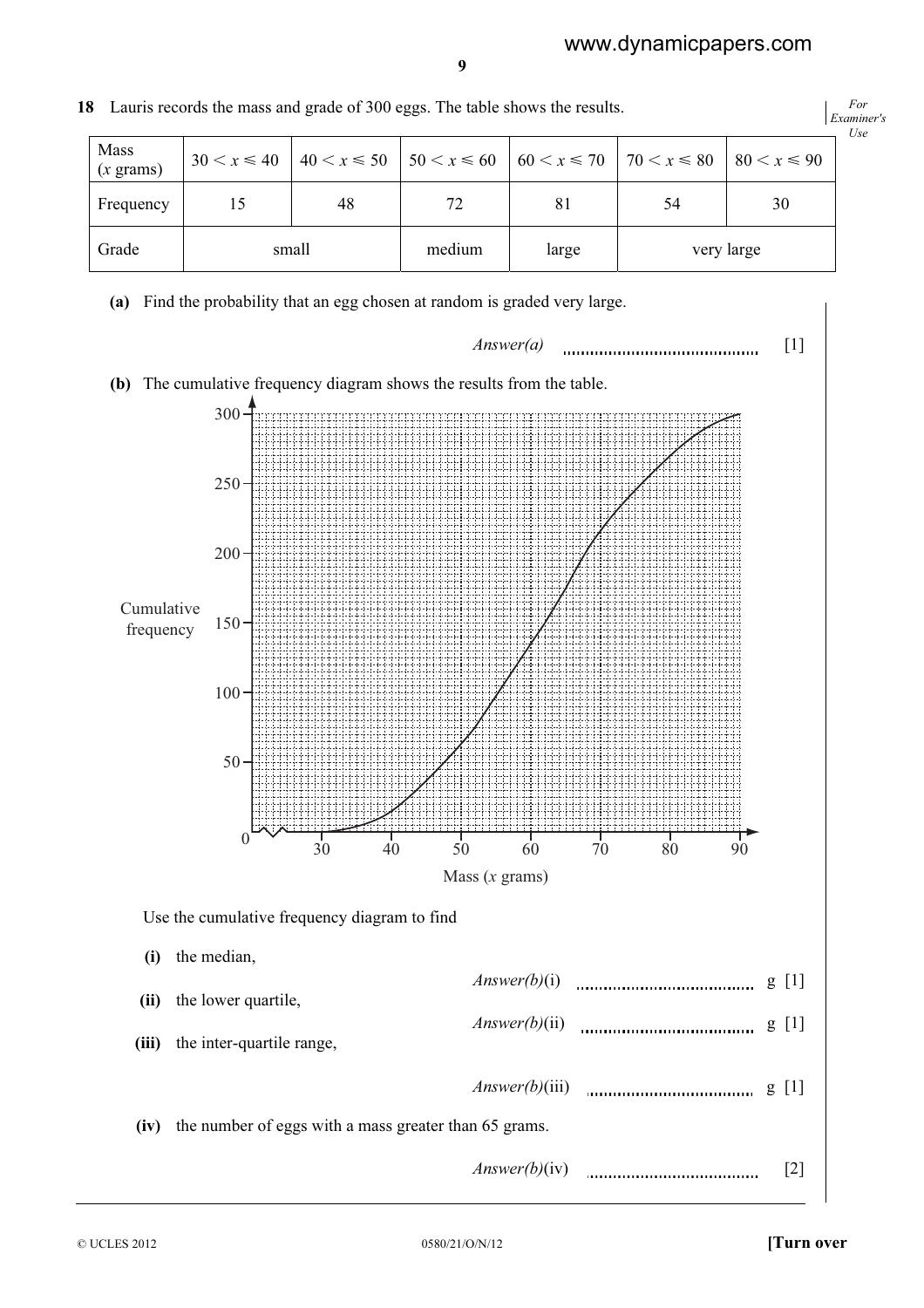## www.dynamicpapers.com



10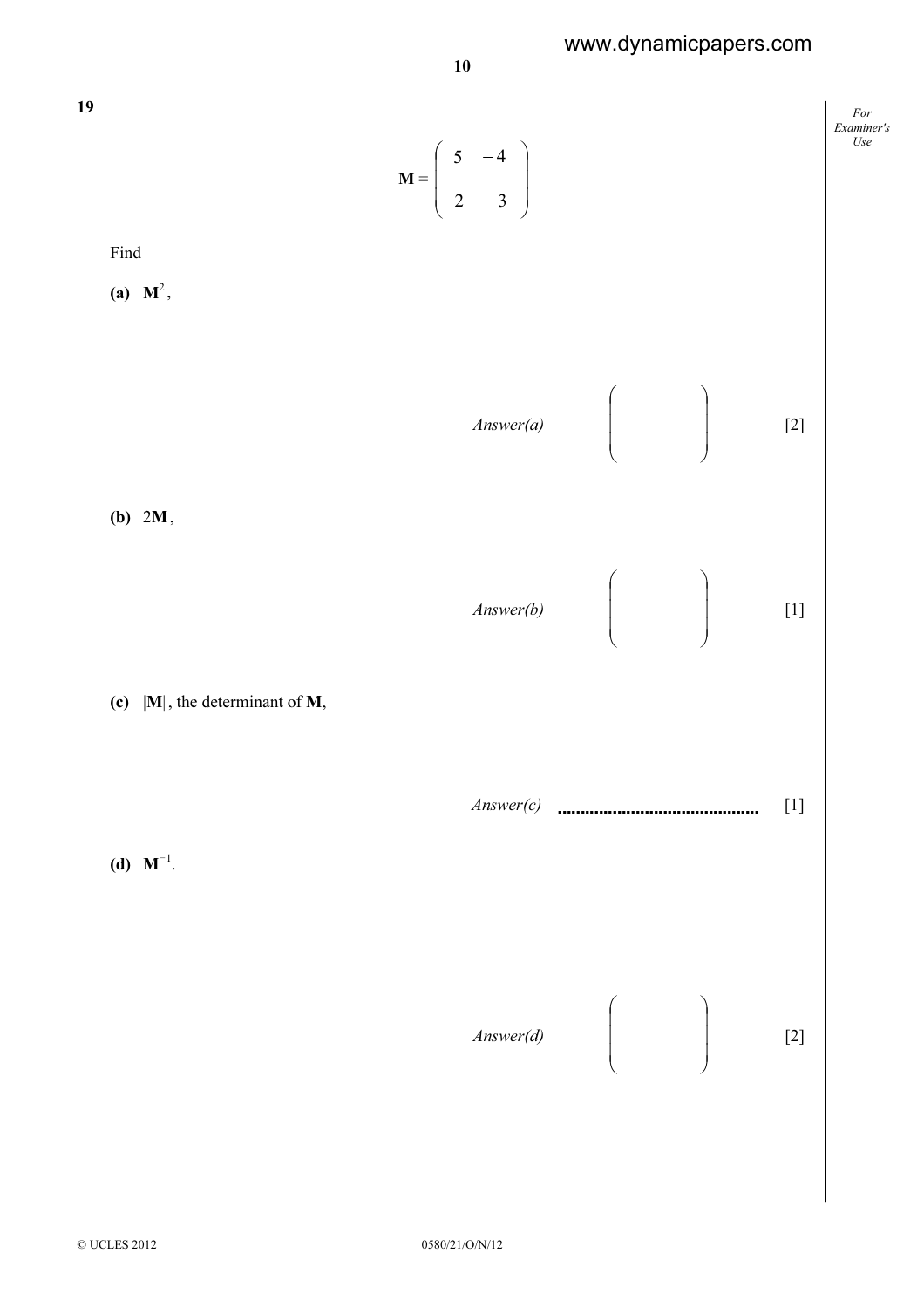www.dynamicpapers.com

For Examiner's Use 20  $f(x) = 4(x + 1)$   $g(x) = \frac{x}{2}$  $\frac{x^3}{2} - 1$ (a) Write down the value of x when  $f^{-1}(x) = 2$ . Answer(a)  $x =$  [1] (b) Find  $fg(x)$ . Give your answer in its simplest form. Answer(b) fg(x)= [2] (c) Find  $g^{-1}(x)$ . Answer(c) g O1 (x) = [3]

11

#### Question 21 is printed on the next page.